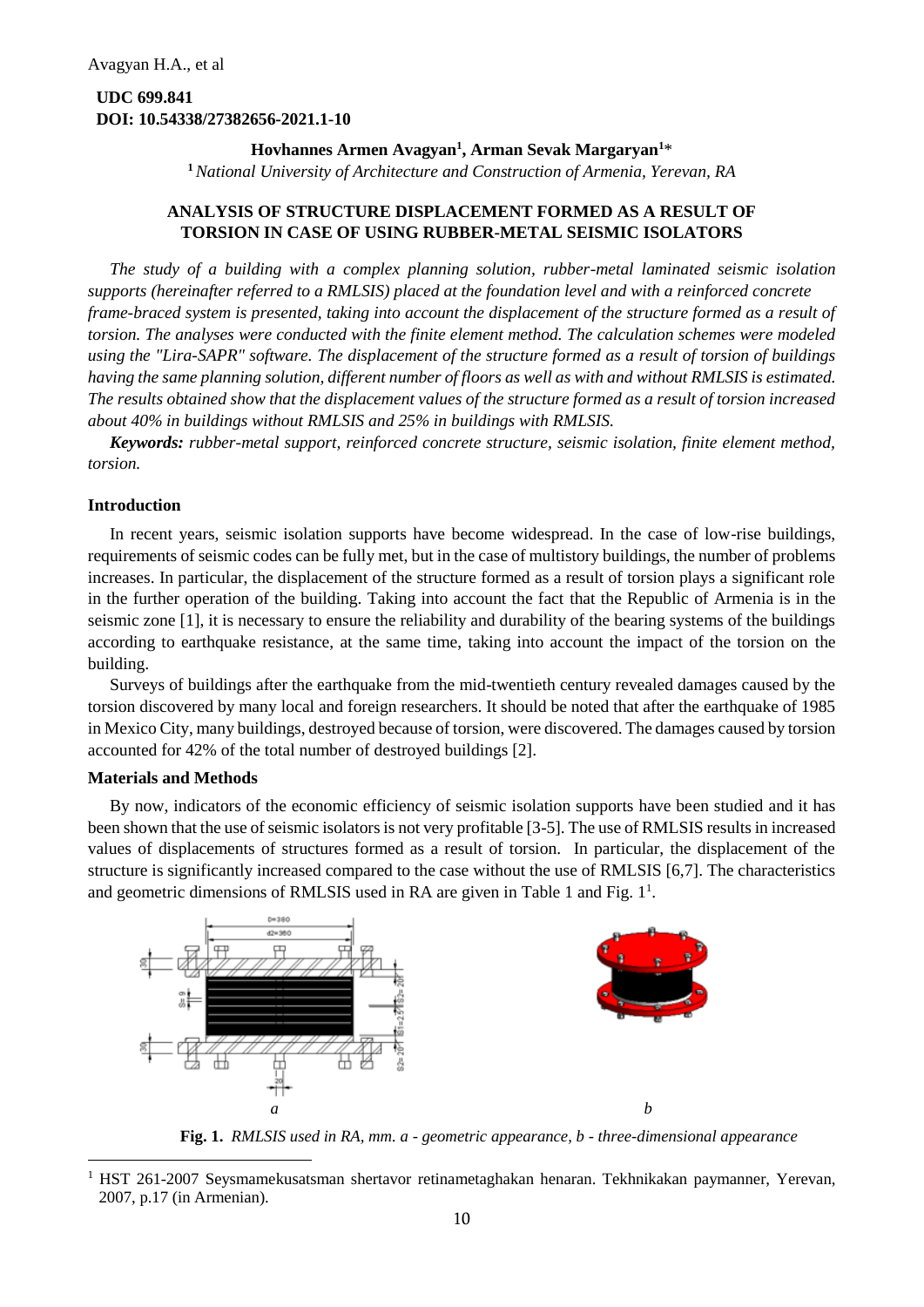| Support diameter (D), mm                                    | 380.0  |
|-------------------------------------------------------------|--------|
| Flange diameter (d), mm                                     | 560.0  |
| Number of rubber layers, (NR)                               | 14     |
| Number of metallic layers, (NS)                             | 13     |
| Thickness of metallic layers (tS), mm                       | 2.0    |
| Thickness of rubber layers $(tR)$ , mm                      | 9.0    |
| Height $(H)$ , mm                                           | 206.0  |
| Horizontal stiffness (KH), $kN/mm$                          | 0.81   |
| Maximum displacement in the horizontal direction $(L)$ , mm | 280.0  |
| Vertical stiffness $(KV)$ , kN / mm                         | 300.0  |
| Maximum allowable vertical load $(P)$ , $kN$                | 1500.0 |

Table 1. Characteristics of rubber-metal laminated seismic isolation supports

Five, seven and nine - story buildings of the same planning were considered (Fig. 2).

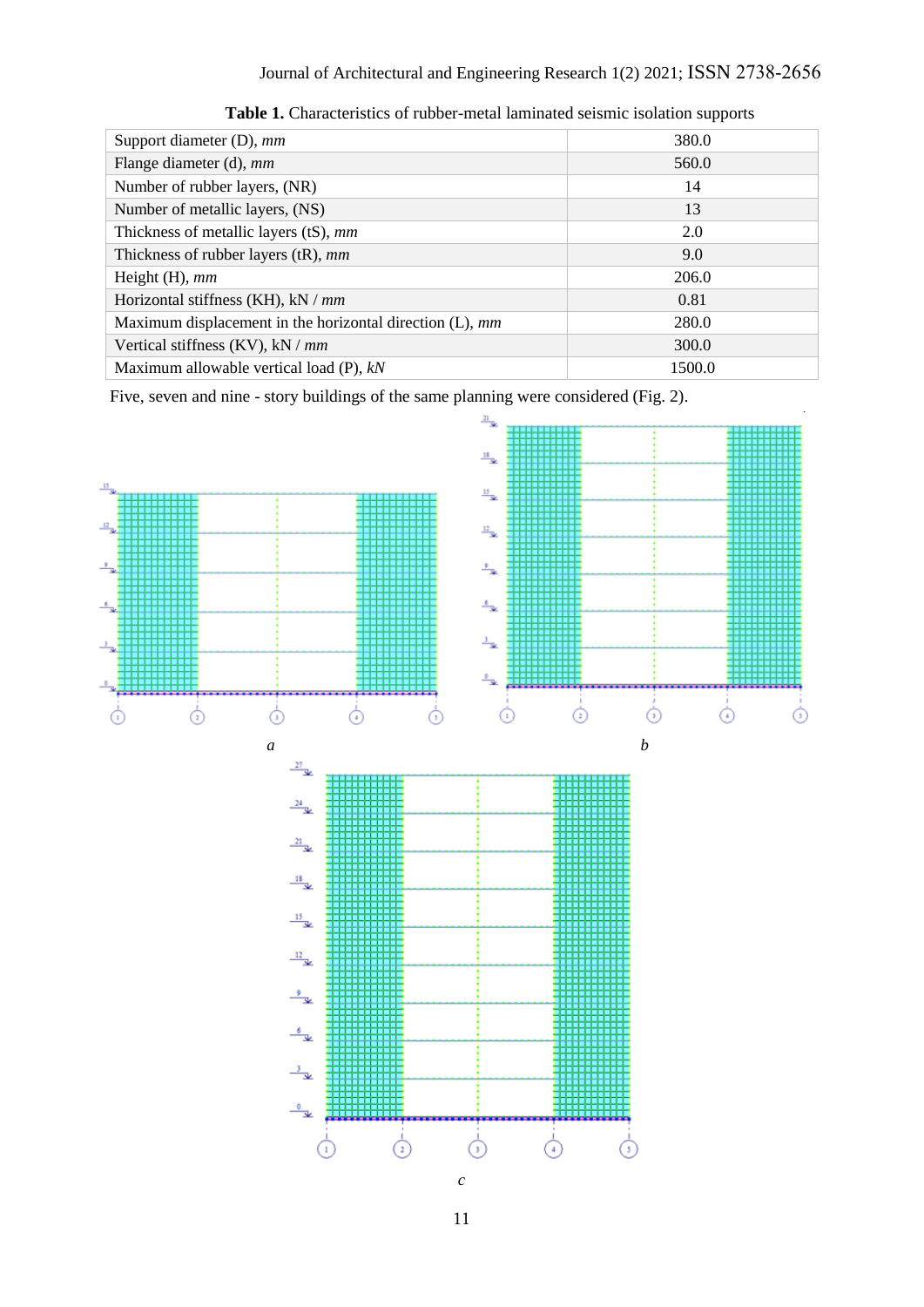**Fig. 2.** *Five-story (a), seven-story (b) and nine-story (c) building sections with "D" axis*

Bearing elements in the structure are made of monolithic reinforced concrete, sections of which are presented in Table 2.

| Geometric dimensions of load-bearing elements (cm) |                |  |  |  |
|----------------------------------------------------|----------------|--|--|--|
| Monolithic columns                                 | 50x50          |  |  |  |
| Monolithic beam                                    | 40x60          |  |  |  |
| Monolithic r/c walls<br>20                         |                |  |  |  |
| Roofing tile                                       | 20             |  |  |  |
| Heavy concrete                                     |                |  |  |  |
| Concrete type/class                                | <b>B25</b>     |  |  |  |
| Average density, $kg/m^3$                          | 2500           |  |  |  |
| Elasticity modulus, (Eb), MPa                      | 30000          |  |  |  |
| Compressive calculation strength (Rb), MPa         | 14.5           |  |  |  |
| Reinforcement bar                                  |                |  |  |  |
| Reinforcement bar type/class                       | $A-III(A400c)$ |  |  |  |
| Tensile calculation strength (Rs), MPa             | 375            |  |  |  |
| Reinforcement bar elasticity modulus (Eb), MPa     | 200000         |  |  |  |
| Compressive calculation strength (Rsc), MPa        | 375            |  |  |  |

|  |  |  |  | <b>Table 2.</b> Baseline data required for analysis |  |  |  |
|--|--|--|--|-----------------------------------------------------|--|--|--|
|--|--|--|--|-----------------------------------------------------|--|--|--|

The calculation is carried out taking into account the own weight of the structures, permanent, temporary, long-term and short-term loads and seismic impacts (in the X and Y directions) [8-10].

All loads were accepted according to construction codes. constant:  $q_1 = 7519$  kN/m<sup>2</sup>, temporary long –  $q_2 = 0.36$  kN/m<sup>2</sup>, temporary short –  $q_3 = 1.44$  kN/m<sup>2</sup>, on the roof (constant:  $q_4 = 6.3$  kN/m<sup>2</sup>, snow load:  $q_5 = 0.98 \ kN/m^2$ ). Calculation of structural elements was carried out on the main and special combinations of loads taking into account horizontal seismic loads. During determination of seismic loads, combination coefficients were accepted: constant - 0.9, temporary long-term - 0.8, temporary short-term - 0.5. Main coefficients of building calculation are accepted according to RABC II-6.02-2006 (RA Building Codes) normative document<sup>2</sup>.

#### **Results and Discussion**

The calculations were carried out by the finite element method using the "Lira-SAPR" software<sup>3</sup> [11-15]. Six problems were considered in the calculation, in three of which RMLSIS are installed at the level of the foundations of five-, seven- and nine-story buildings (Fig. 3), and in three other cases the buildings were without RMLSIS.

The number of RMLSIS has been determined according to the maximum allowable horizontal displacement (L) and vertical loading (P) conditions, as well as the technical and economic conditions have been taken into account. In Fig. 4 the displacement calculation scheme of the building formed as a result of torsion is presented.

<sup>3</sup> SNiP 2.01.07-85\*. Nagruzki i vozdejstviya, FGUP CPP, Moscow, 2005, p.44 (in Russian).

<sup>2</sup> HHSHN II-6.02-2006 Seysmakayun shinararutyun. Nakhagtsman normer, Yerevan, 2006, p.67 (in Armenian).

SNiP 2.03.01-84\*. Betonnye i zhelezobetonnye konstrukcii, Moscow, 1998, p.80 (in Russian).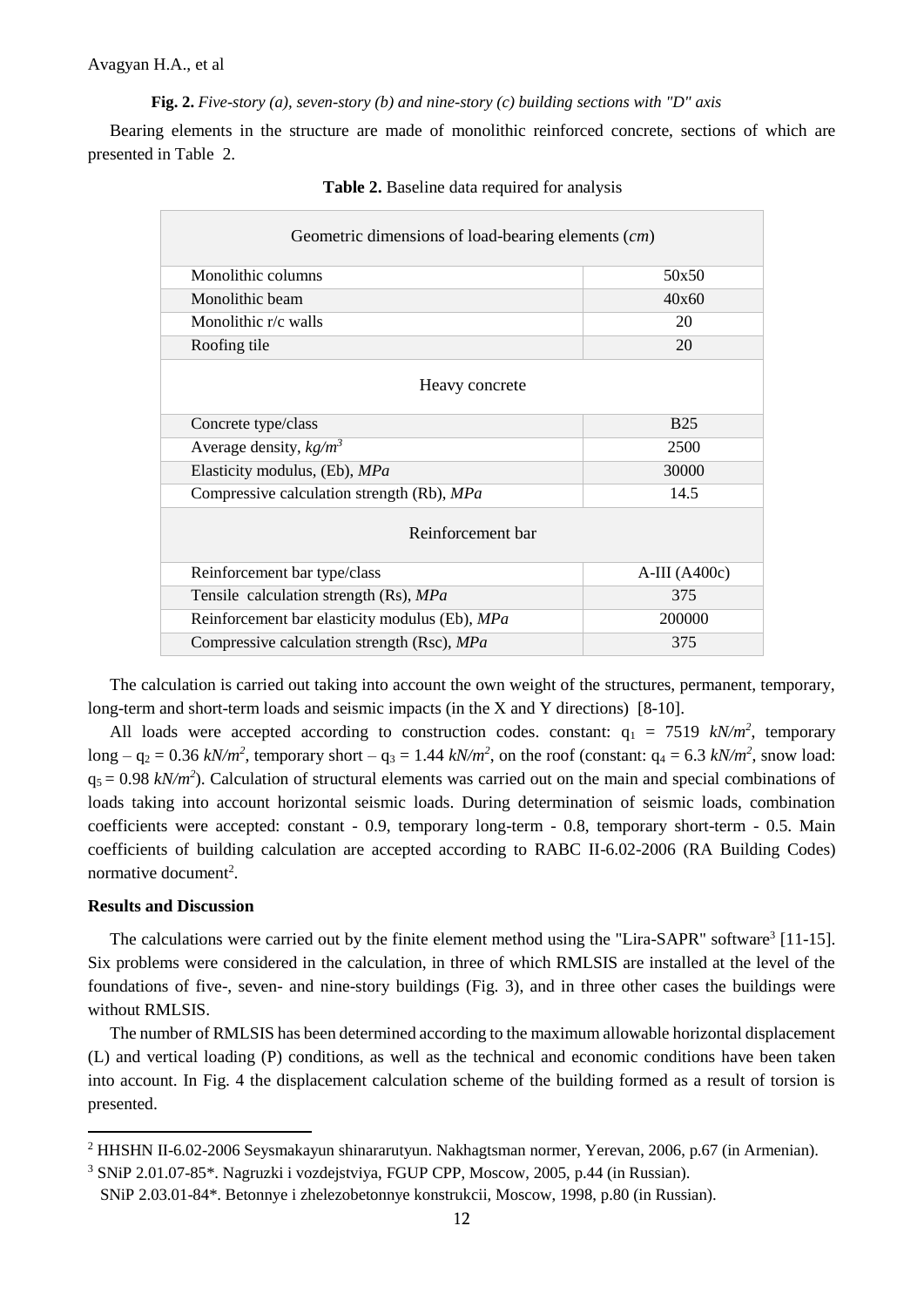

The comparative graphs of the calculation results are summarized in Fig. 5 and Fig. 6.

**Fig. 3.** *RMLSIS layout planning of five-story (a), seven-story (b) and nine-story (c) buildings*



**Fig. 4.** *Calculation scheme of displacement of the building formed as a result of torsion,*  $\delta$ <sup>*x*</sup>,  $\delta$ <sub>*i*</sub><sup>*y*</sup> – *displacement in x and y directions in point 1* 

The displacement of a structure formed as a result of torsion can be calculated for each section using the following formulas: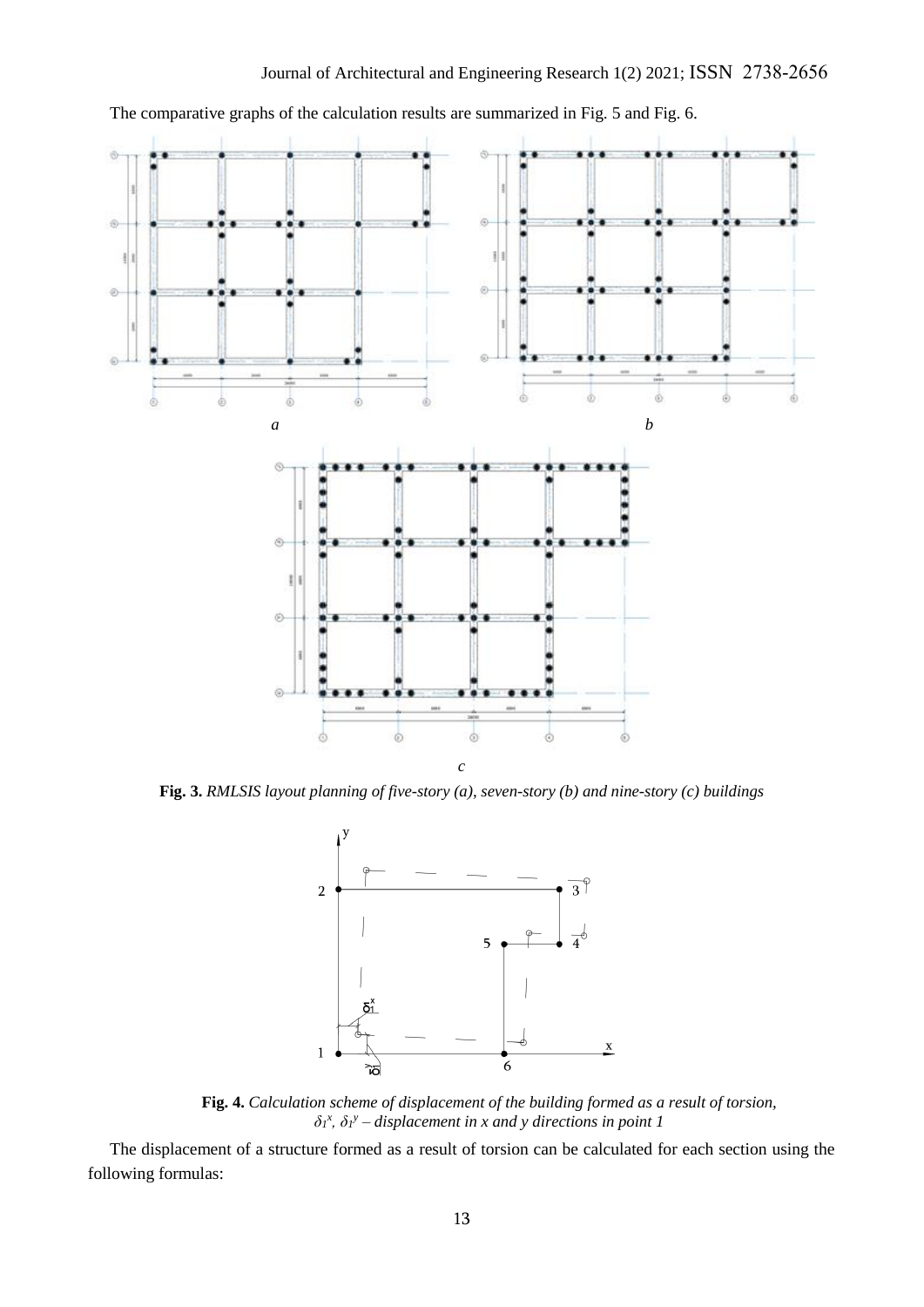

**Fig. 5.** *Comparative graph of results of displacement values of buildings with RMLSIS formed as a result of torsion*



**Fig. 6.** *Comparative graph of results of displacement values of buildings without RMLSIS formed as a result of torsion*